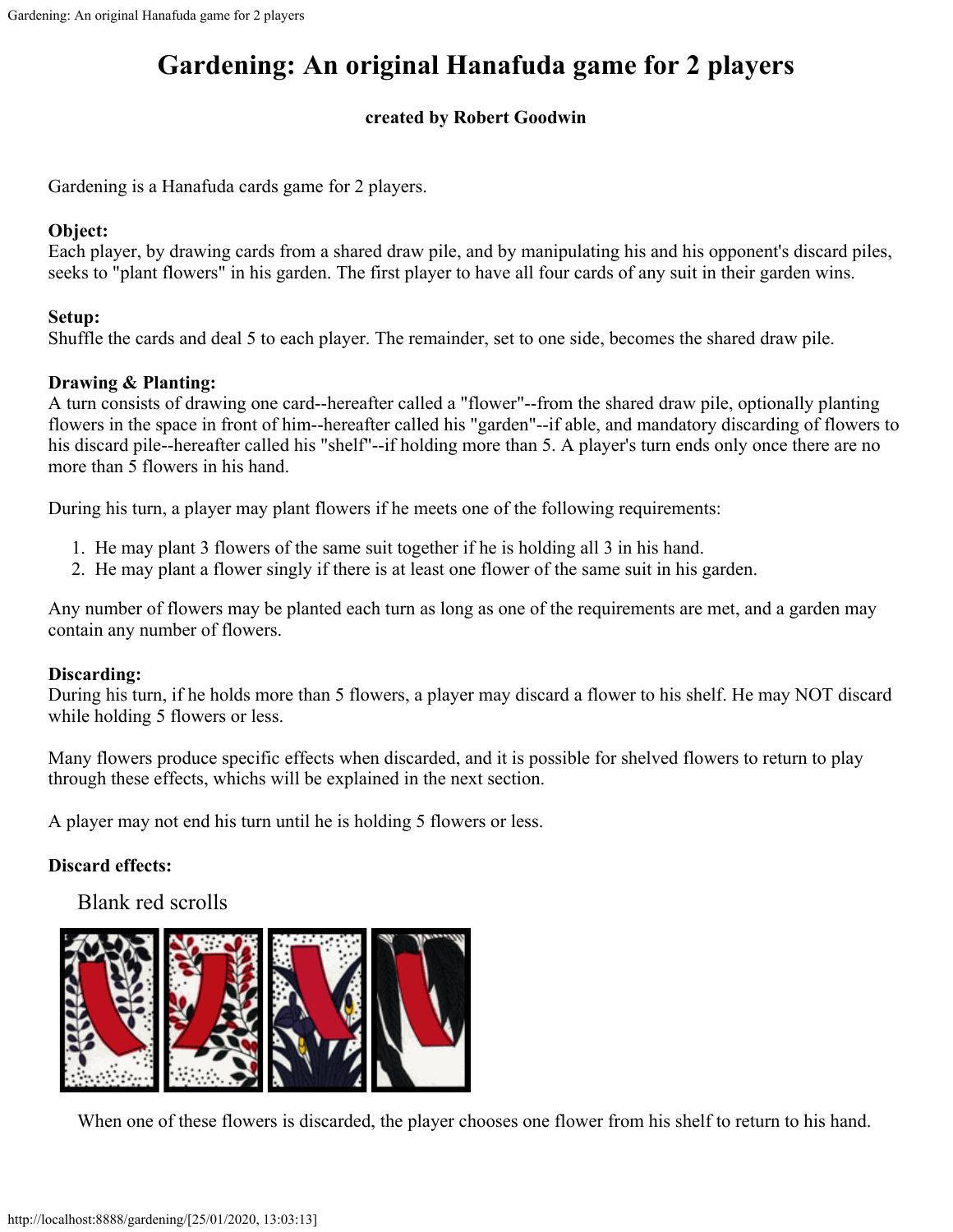# Purple scrolls



When one of these is discarded, the player chooses one flower from his opponent's shelf to return to his hand.

# Inscribed scrolls



When one of these is discarded, the player chooses one flower from his shelf to return to his hand together with all other flowers in his shelf of that suit.

### The Eye



When this is discarded, the player's opponent must play with his hand revealed. The effect lasts until a flower is planted in either garden.

### The Deer



When this is discarded, each shelf is counted. The shelf with the most flowers--or both shelves in the case of a tie--are reshuffled into the draw pile. The Deer itself is not included in the count, nor is it reshuffled with the other flowers.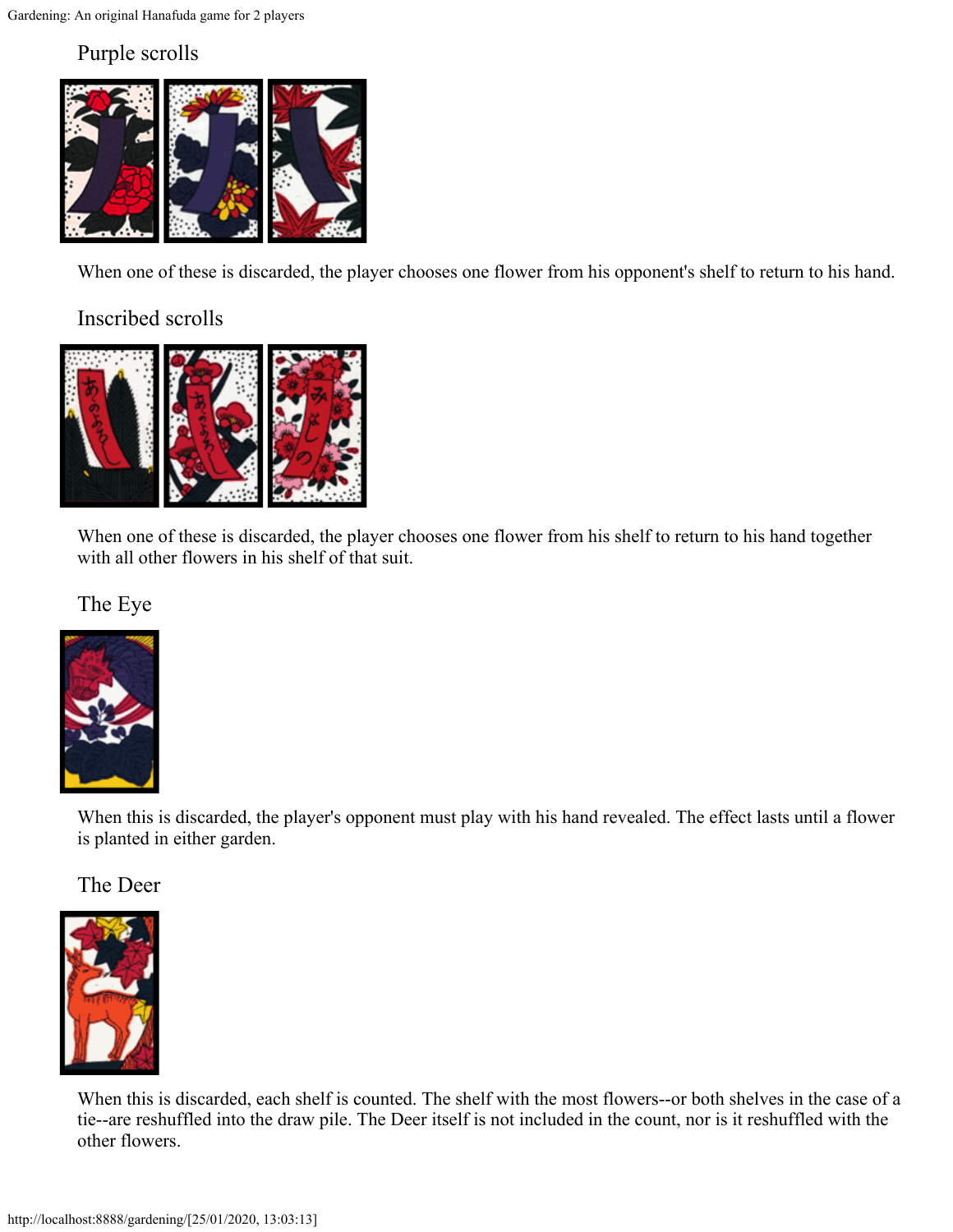### The Boar



When this is discarded, the player MUST if able choose one planted flower in either garden to be destroyed. Place the destroyed flower in its owner's shelf.

# The Butterflies



When this is discarded, the player takes one flower from his opponent's hand. He then gives his opponent one flower from his own hand. (He may not see the flowers in his opponent's hand unless his opponent is under the effect of The Eye)

Rain



When this is discarded it becomes immediately planted, bypassing the normal requirements for planting flowers.

Rain is destroyed and placed in its owner's garden when a Bird flower is planted in the same garden, unless the bird is of the same suit as Rain and they are planted together, as explained in the next section.

### Sakura Bloom

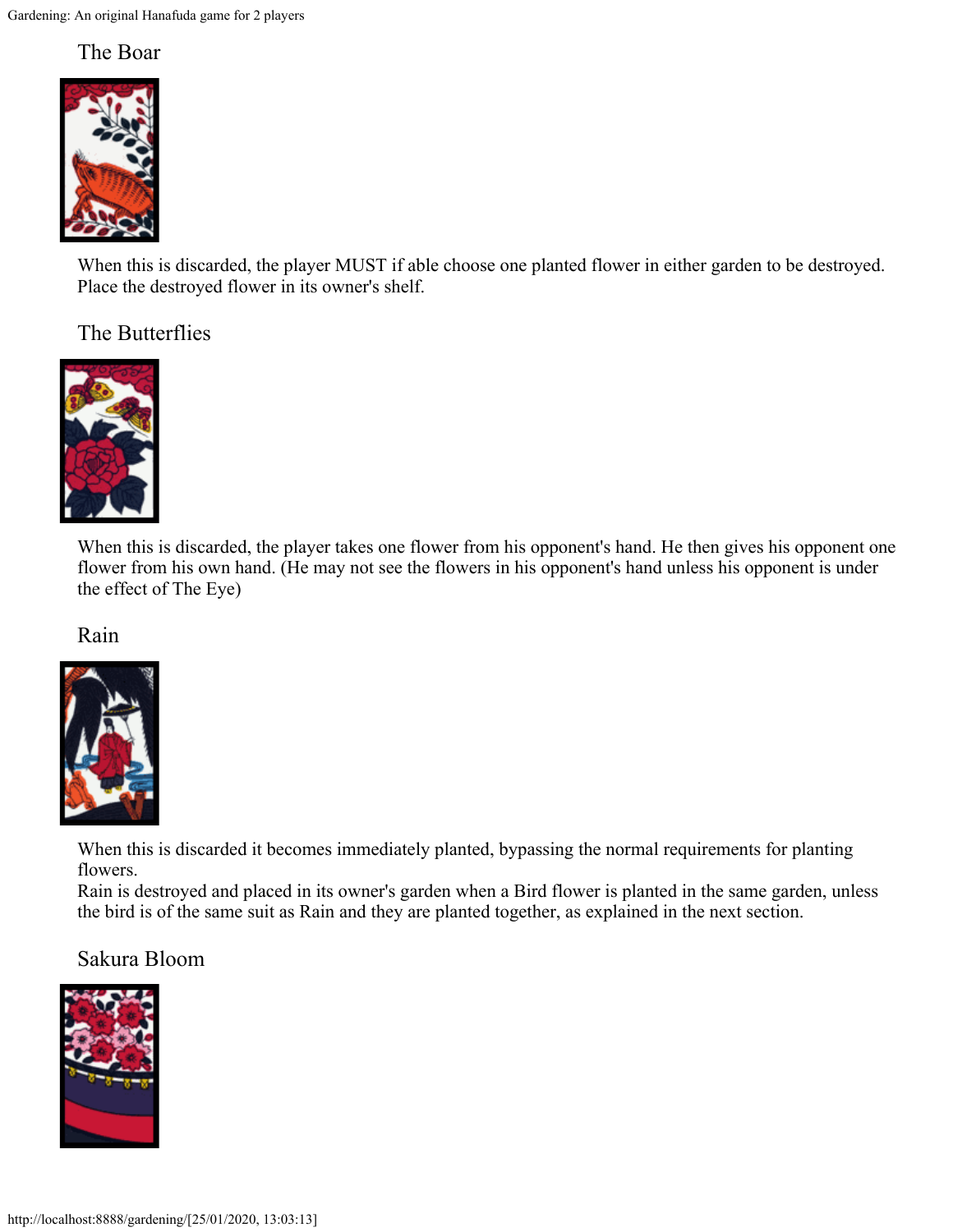When this is discarded, the player must choose one flower from either shelf to return to the bottom of the draw pile. Sakura Bloom cannot be chosen.

The Rice Bowl



When this is discarded, the player draws a card.

The Dock



When this is discarded, it is placed in the opponent's shelf. If and when the last card from the draw pile has been drawn, The Dock immediately becomes planted in whichever garden contains the other three flowers of that suit, if any, bypassing the normal requirements for planting (its owner wins the game).

#### **Miscellaneous effects:**

Birds



These flowers bypass the normal requirements for planting in that they may be planted together with only 1 other flower of the same suit.

They also trigger Rain to be destroyed and placed in the player's shelf, if existing in the same garden, unless both Rain and the Bird from that suit are planted together.

### The Moon